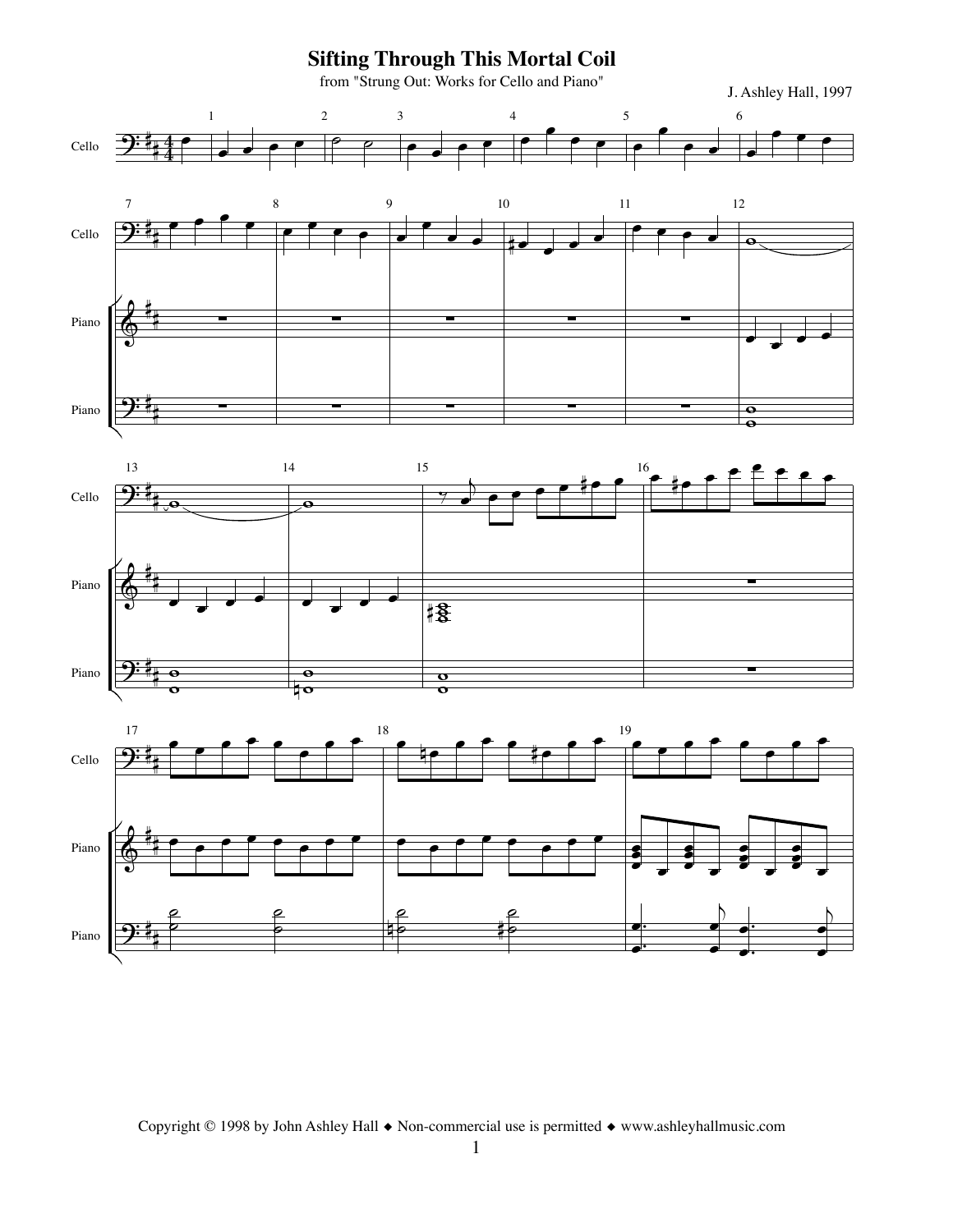







Copyright © 1998 by John Ashley Hall ◆ Non-commercial use is permitted ◆ www.ashleyhallmusic.com

2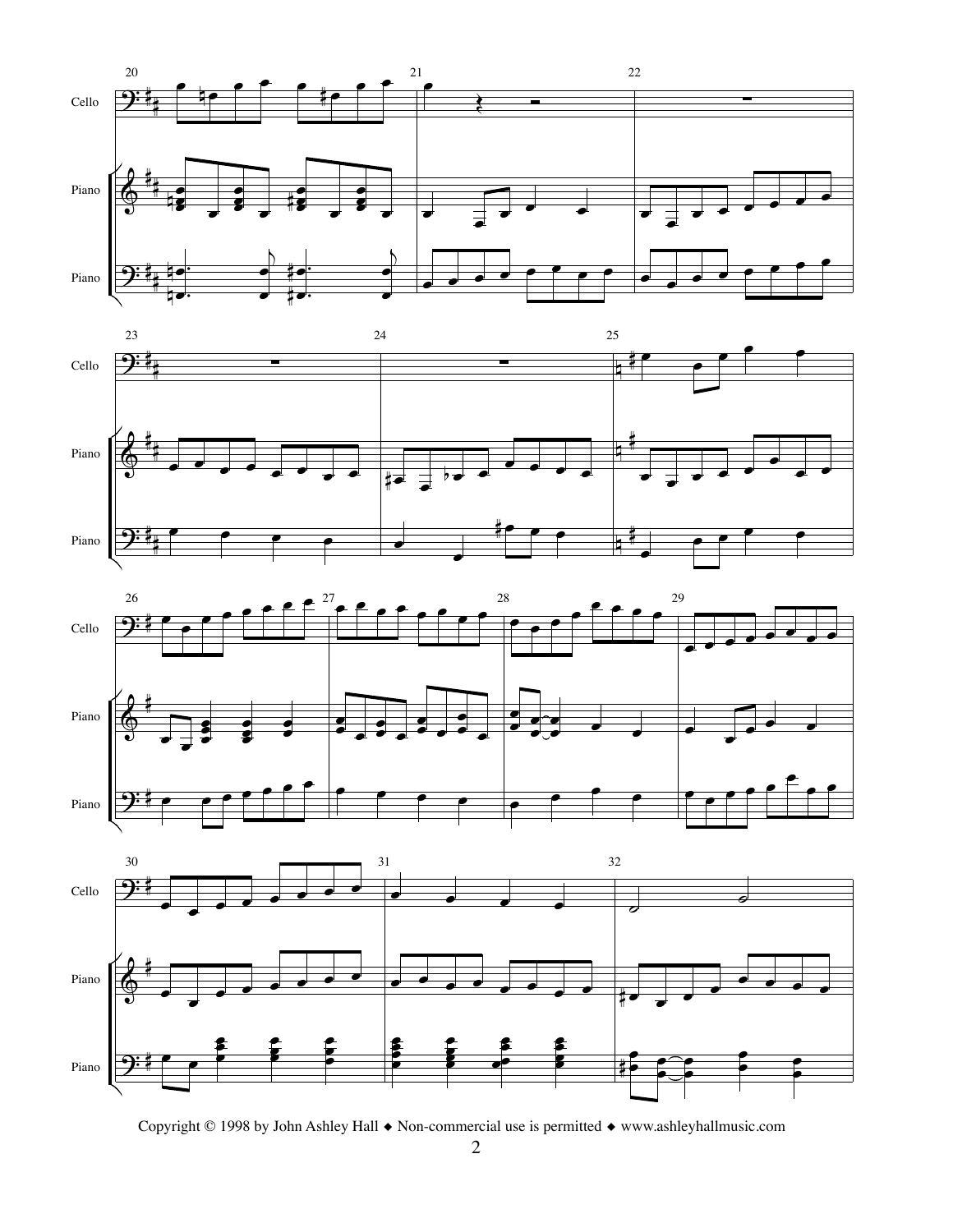

Copyright © 1998 by John Ashley Hall ◆ Non-commercial use is permitted ◆ www.ashleyhallmusic.com